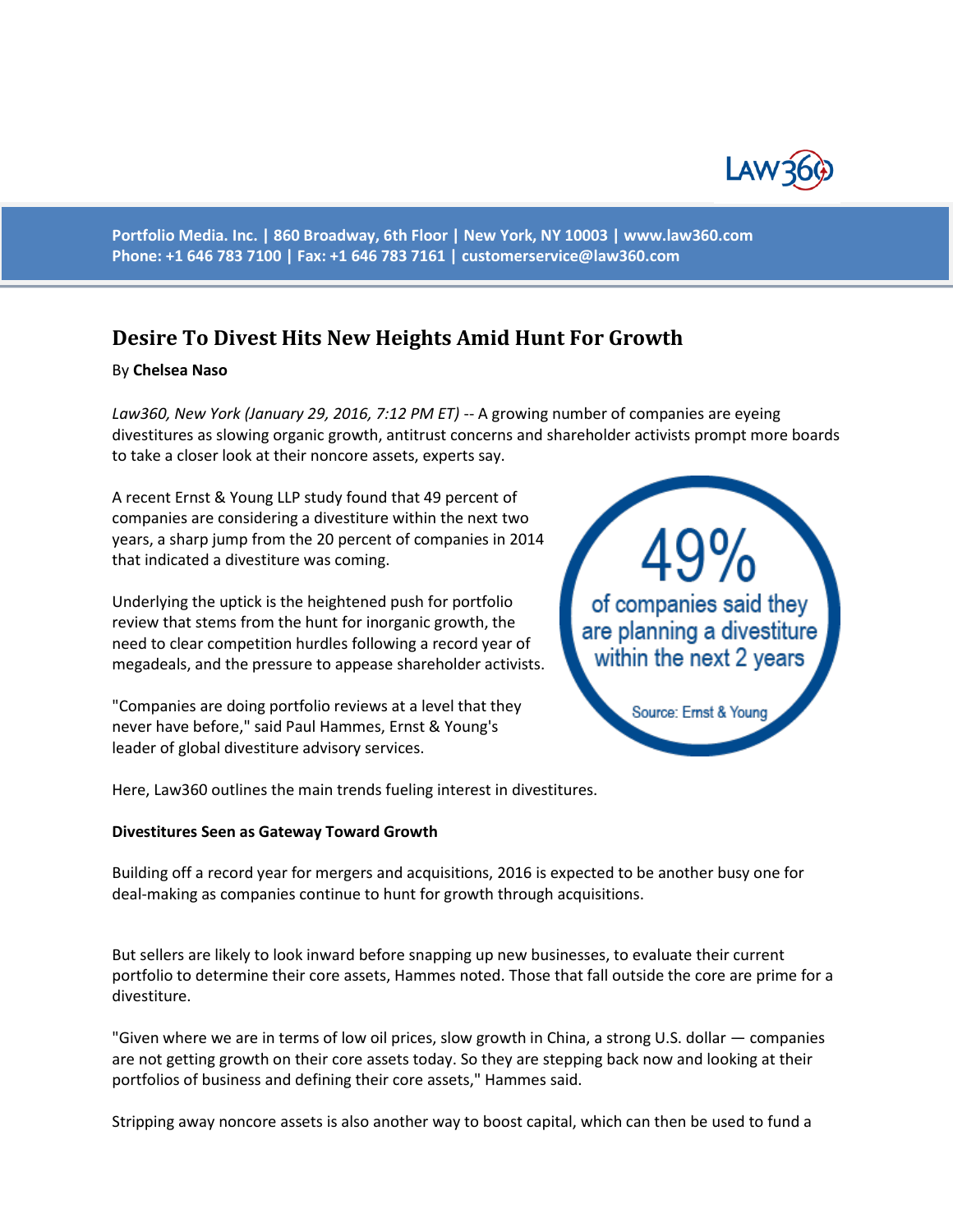future acquisition that fits into a company's narrowed focus, explained Proskauer Rose LLP partner Daniel Ganitsky.

"As they do strategic evaluations of where they are and where their businesses are going, they are very focused on what they see as their core focus, what they see as their engine for growth," Ganitsky said. "They often think of the ability to divest a division and get some capital and invest it in what they see as their strategic or financial core."

Of the 49 percent of companies that said they are planning a divestiture within the next two years, about 70 percent indicated that they would use the additional capital for investments and acquisitions, the Ernst & Young 2016 Global Corporate Divestment Study found.

# **Record Year of Megadeals Prompts Antitrust Concerns**

Deal-making hit record highs in 2015, fueled by the 69 deals worth \$10 billion or more each — including 10 worth \$50 billion or more apiece — that were unveiled during the year, the largest amount of megadeals on the books for any single year, according to Dealogic.

With a historic number of big-ticket, strategic corporate mergers looking to close in the coming two years, many buyers are likely aiming to part ways with certain assets in an effort to clear antitrust hurdles, according to Phillip Torrence, a Honigman Miller Schwartz and Cohn LLP partner.

"There could be remnants from other deals or other business units within some of these bigger companies that are not central or key to the core of what they have," Torrence said. "It's having a sizable impact on this."

This will especially ring true for some of the most active industries for M&A in 2015, including health care, technology, oil and gas, and food and beverage.



Two of the largest deals announced during the year — U.S. pharmaceutical giant Pfizer Inc.'s combination with Allergan PLC, and brewing behemoth Anheuser-Busch InBev SA/NV's merger with No. 2 rival SABMiller PLC — have both confirmed they are mulling divestitures to ease competition regulators' concerns.

### **Activists Push Companies to Slim Down**

Shareholder activism is on the rise, and with divestitures ringing in as their second-most common request, it's no surprise that they are behind some of the many asset sales and spinoffs on tap in the coming years.